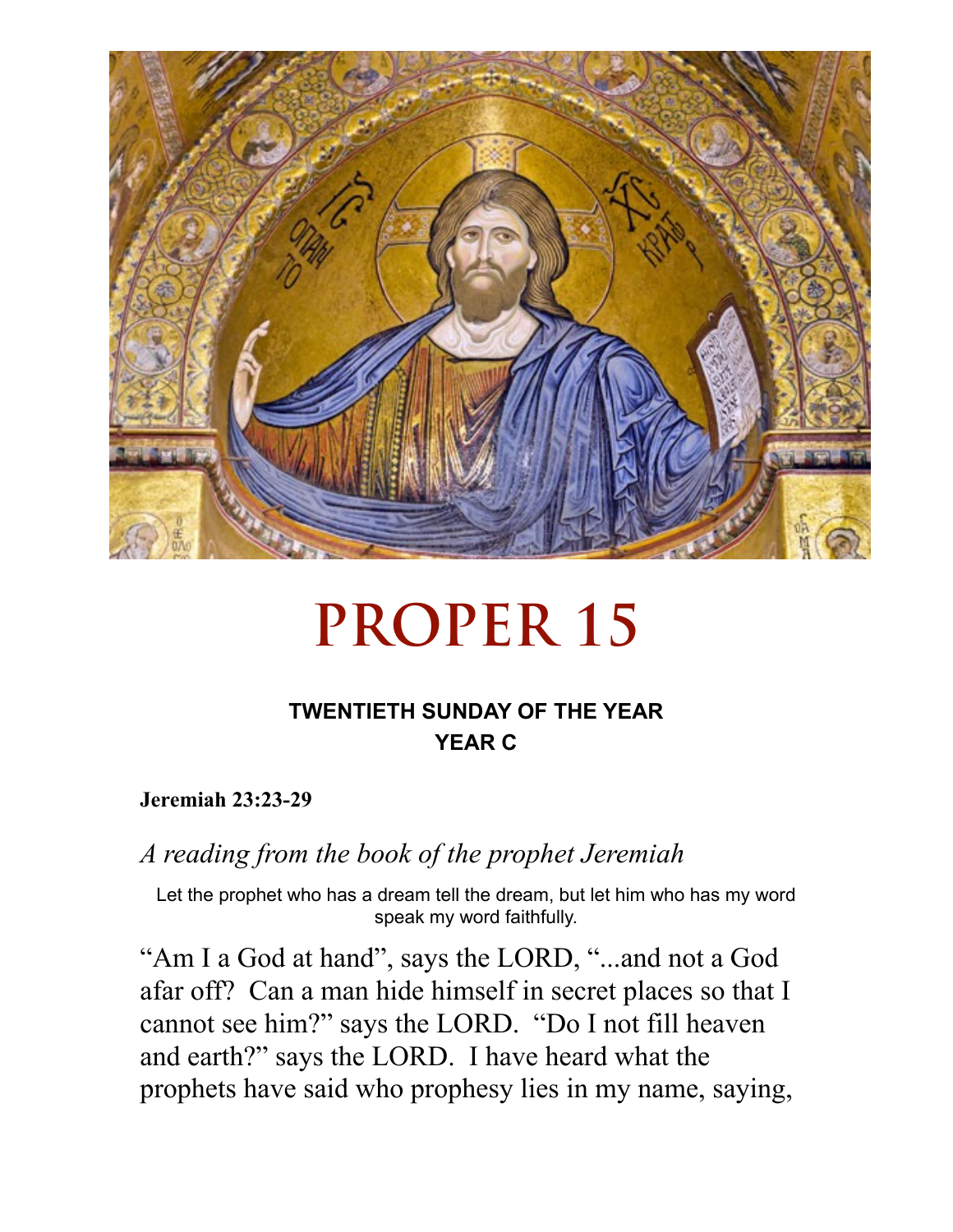'I have dreamed, I have dreamed!' How long shall there be lies in the heart of the prophets who prophesy lies, and who prophesy the deceit of their own heart, who think to make my people forget my name by their dreams which they tell one another, even as their fathers forgot my name for Ba'al? Let the prophet who has a dream tell the dream, but let him who has my word speak my word faithfully. What has straw in common with wheat? says the LORD. Is not my word like fire, says the LORD, and like a hammer which breaks the rock in pieces?

The Word of the Lord.

**Psalm 82 [page 705]** 

#### **Hebrews 11:29-12:2**

#### *A reading from the letter to the Hebrews*

Let us bear patiently the struggle placed upon us.

By faith the people crossed the Red Sea as if on dry land; but the Egyptians, when they attempted to do the same, were drowned. By faith the walls of Jericho fell down after they had been encircled for seven days. By faith Rahab the harlot did not perish with those who were disobedient, because she had given friendly welcome to the spies. And what more shall I say? For time would fail me to tell of Gideon, Barak, Samson, Jephthah, of David and Samuel and the prophets -- who through faith conquered kingdoms, enforced justice, received promises, stopped the mouths of lions, quenched raging fire, escaped the edge of the sword, won strength out of weakness, became mighty in war, put foreign armies to flight. Women received their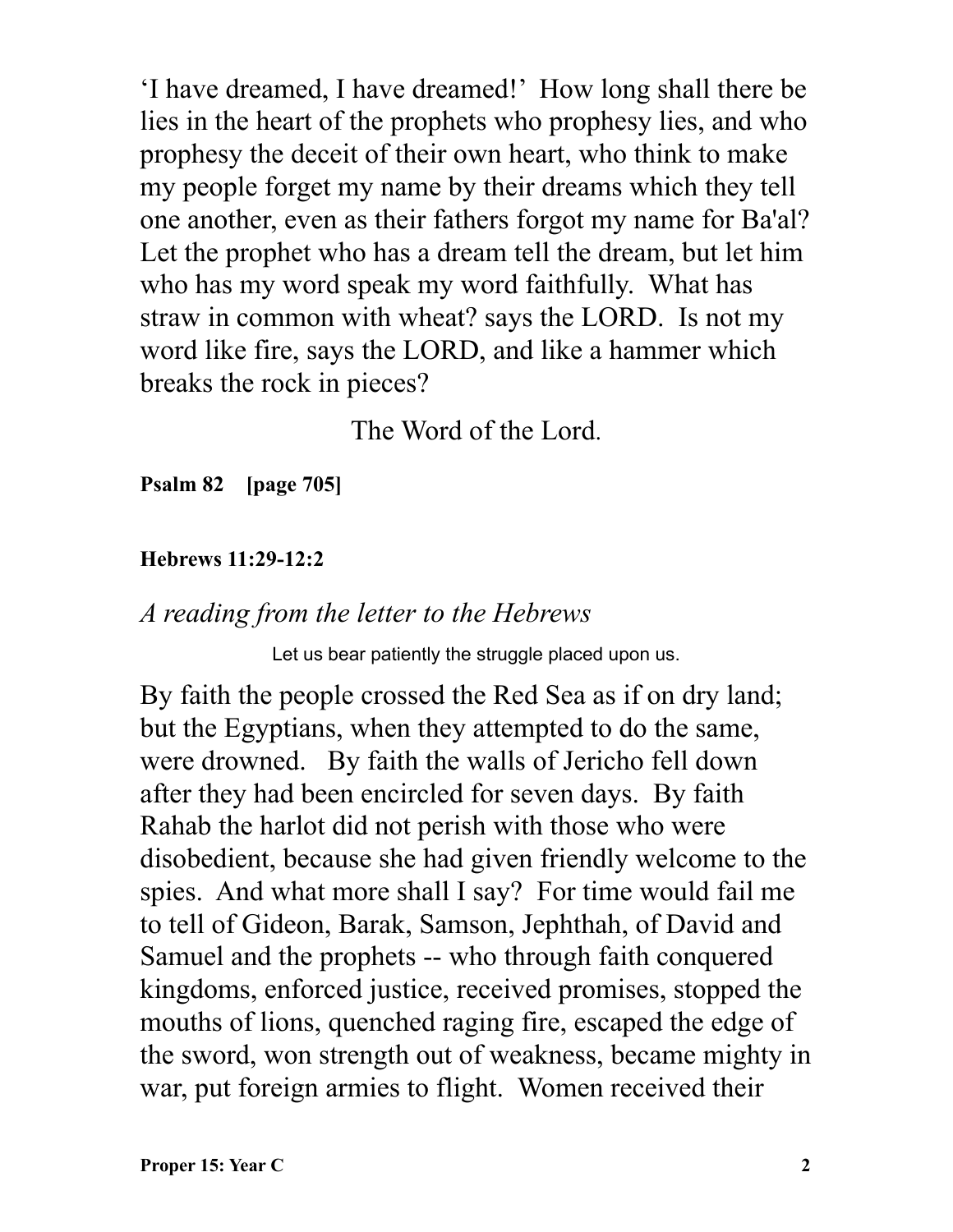dead by resurrection. Some were tortured, refusing to accept release, that they might rise again to a better life. Others suffered mocking and scourging, and even chains and imprisonment. They were stoned, they were sawn in two, they were killed with the sword; they went about in skins of sheep and goats, destitute, afflicted, ill-treated -- of whom the world was not worthy -- wandering over deserts and mountains, and in dens and caves of the earth. And all these, though well attested by their faith, did not receive what was promised, since God had foreseen something better for us, that apart from us they should not be made perfect. Therefore, since we are surrounded by so great a cloud of witnesses, let us also lay aside every weight, and sin which clings so closely, and let us run with perseverance the race that is set before us, looking to Jesus the pioneer and perfecter of our faith, who for the joy that was set before Him endured the cross, despising the shame, and is seated at the right hand of the throne of God.

The Word of the Lord.

**Luke 12:49-56** 

*Alleluia, Alleluia, Alleluia.*  My sheep hear my voice, says the Lord; I know them, and they follow me. *Alleluia, Alleluia, Alleluia.*

## **The** X **Holy Gospel of Our Lord Jesus Christ according to Luke**

I have come not to give peace, but discord.

Jesus said to His disciples, "I came to cast fire upon the earth; and would that it were already kindled! I have a